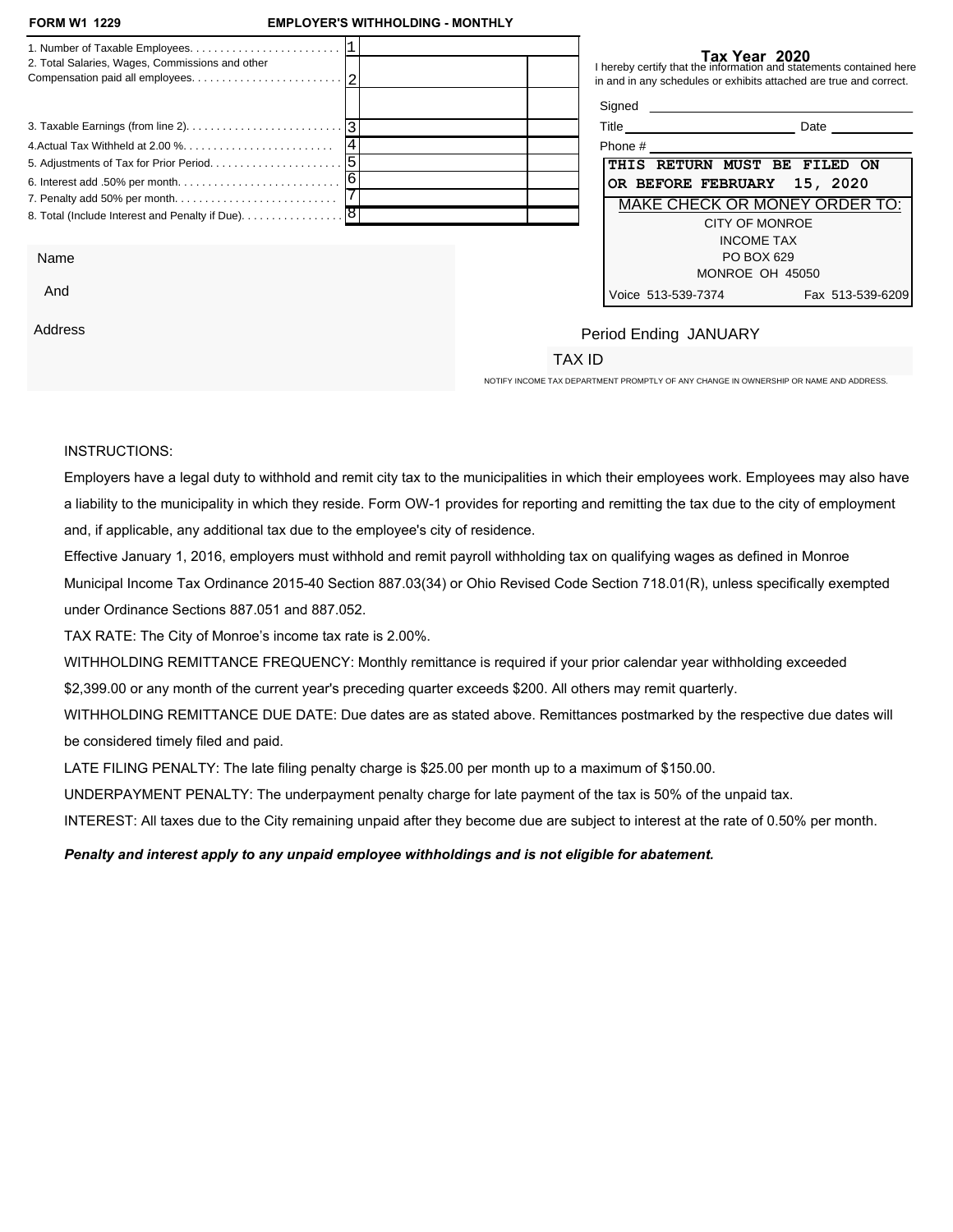| <b>FORM W1 1229</b>                                                                   | <b>EMPLOYER'S WITHHOLDING - MONTHLY</b> |                                         | Tax Year 2021                                                                                                                             |  |
|---------------------------------------------------------------------------------------|-----------------------------------------|-----------------------------------------|-------------------------------------------------------------------------------------------------------------------------------------------|--|
| 2. Total Salaries, Wages, Commissions and other                                       |                                         |                                         | I hereby certify that the information and statements contained here<br>in and in any schedules or exhibits attached are true and correct. |  |
|                                                                                       |                                         |                                         |                                                                                                                                           |  |
|                                                                                       |                                         |                                         |                                                                                                                                           |  |
|                                                                                       |                                         |                                         |                                                                                                                                           |  |
|                                                                                       |                                         |                                         |                                                                                                                                           |  |
|                                                                                       |                                         |                                         | <b>DUE ON OR BEFORE</b>                                                                                                                   |  |
|                                                                                       |                                         |                                         | <b>MARCH 15, 2021</b>                                                                                                                     |  |
| <b>Business Name &amp; Address</b>                                                    |                                         |                                         | MAKE CHECK OR MONEY ORDER TO:                                                                                                             |  |
|                                                                                       |                                         | <b>Period Ending</b><br><b>FEBRUARY</b> | <b>CITY OF MONROE</b><br><b>INCOME TAX</b><br>PO BOX 629<br>MONROE OH 45050                                                               |  |
|                                                                                       |                                         |                                         | Voice 513-539-7374<br>Fax 513-539-6209                                                                                                    |  |
| NOTIFY INCOME TAX DEPARTMENT PROMPTLY OF ANY CHANGE IN OWNERSHIP OR NAME AND ADDRESS. |                                         | <b>TAX ID</b>                           |                                                                                                                                           |  |
| <b>FORM W1 1229</b>                                                                   | <b>EMPLOYER'S WITHHOLDING - MONTHLY</b> |                                         | Tax Year 2021                                                                                                                             |  |
|                                                                                       |                                         |                                         | I hereby certify that the information and statements contained here                                                                       |  |
| 2. Total Salaries, Wages, Commissions and other                                       |                                         |                                         | in and in any schedules or exhibits attached are true and correct.                                                                        |  |
|                                                                                       |                                         |                                         |                                                                                                                                           |  |
|                                                                                       |                                         |                                         |                                                                                                                                           |  |
|                                                                                       |                                         |                                         |                                                                                                                                           |  |
|                                                                                       |                                         |                                         |                                                                                                                                           |  |
|                                                                                       |                                         |                                         | <b>DUE ON OR BEFORE</b>                                                                                                                   |  |
|                                                                                       |                                         |                                         | <b>APRIL 15, 2021</b>                                                                                                                     |  |
|                                                                                       |                                         |                                         |                                                                                                                                           |  |
| <b>Business Name &amp; Address</b>                                                    |                                         |                                         | MAKE CHECK OR MONEY ORDER TO:                                                                                                             |  |
|                                                                                       |                                         | <b>Period Ending</b><br><b>MARCH</b>    | <b>CITY OF MONROE</b>                                                                                                                     |  |
|                                                                                       |                                         |                                         | <b>INCOME TAX</b>                                                                                                                         |  |
|                                                                                       |                                         |                                         | PO BOX 629<br>MONROE OH 45050                                                                                                             |  |
|                                                                                       |                                         |                                         | Voice 513-539-7374<br>Fax 513-539-6209                                                                                                    |  |
|                                                                                       |                                         |                                         |                                                                                                                                           |  |
| NOTIFY INCOME TAX DEPARTMENT PROMPTLY OF ANY CHANGE IN OWNERSHIP OR NAME AND ADDRESS. |                                         | <b>TAX ID</b>                           |                                                                                                                                           |  |
| <b>FORM W1 1229</b>                                                                   | <b>EMPLOYER'S WITHHOLDING - MONTHLY</b> |                                         | Tax Year 2021                                                                                                                             |  |
|                                                                                       |                                         |                                         | I hereby certify that the information and statements contained here                                                                       |  |
| 2. Total Salaries, Wages, Commissions and other                                       |                                         |                                         | in and in any schedules or exhibits attached are true and correct.                                                                        |  |
|                                                                                       |                                         |                                         |                                                                                                                                           |  |
|                                                                                       |                                         |                                         |                                                                                                                                           |  |
|                                                                                       |                                         |                                         |                                                                                                                                           |  |
|                                                                                       |                                         |                                         |                                                                                                                                           |  |
|                                                                                       |                                         |                                         |                                                                                                                                           |  |
|                                                                                       |                                         |                                         | <b>DUE ON OR BEFORE</b>                                                                                                                   |  |
|                                                                                       |                                         |                                         | MAY 15, 2021                                                                                                                              |  |
| <b>Business Name &amp; Address</b>                                                    |                                         |                                         | MAKE CHECK OR MONEY ORDER TO:                                                                                                             |  |
|                                                                                       |                                         | <b>Period Ending</b>                    |                                                                                                                                           |  |
|                                                                                       |                                         | <b>APRIL</b>                            | <b>CITY OF MONROE</b>                                                                                                                     |  |
|                                                                                       |                                         |                                         | <b>INCOME TAX</b><br>PO BOX 629                                                                                                           |  |
|                                                                                       |                                         |                                         | MONROE OH 45050                                                                                                                           |  |
|                                                                                       |                                         |                                         | Voice 513-539-7374<br>Fax 513-539-6209                                                                                                    |  |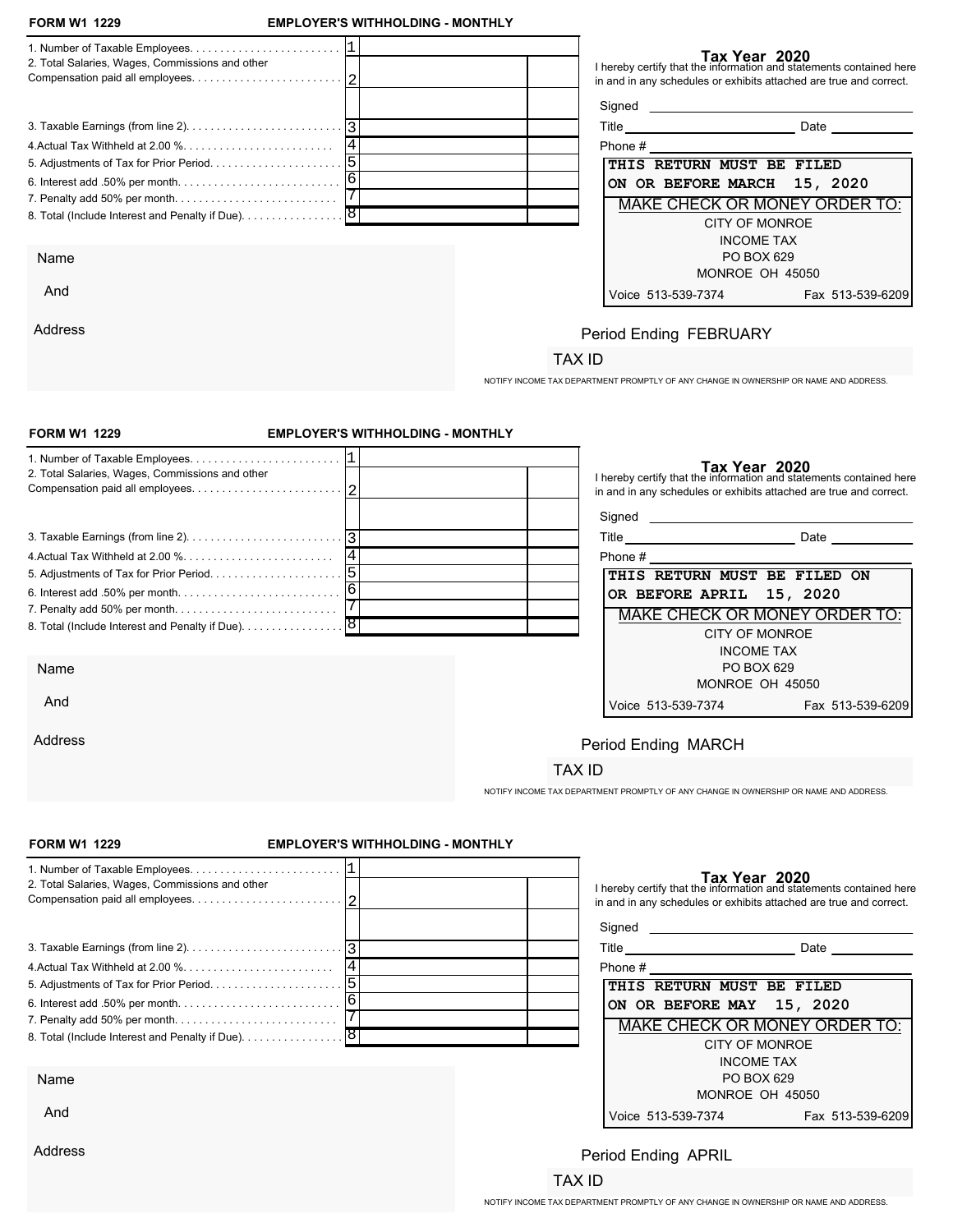| <b>FORM W1 1229</b>                                                                        | <b>EMPLOYER'S WITHHOLDING - MONTHLY</b> |                      | Tax Year 2021                                                                                                                             |                  |
|--------------------------------------------------------------------------------------------|-----------------------------------------|----------------------|-------------------------------------------------------------------------------------------------------------------------------------------|------------------|
| 1. Number of Taxable Employees. $\ldots \ldots \ldots \ldots \ldots \ldots \ldots \quad 1$ |                                         |                      | I hereby certify that the information and statements contained here                                                                       |                  |
| 2. Total Salaries, Wages, Commissions and other                                            |                                         |                      | in and in any schedules or exhibits attached are true and correct.                                                                        |                  |
|                                                                                            |                                         |                      |                                                                                                                                           |                  |
|                                                                                            |                                         |                      |                                                                                                                                           |                  |
|                                                                                            |                                         |                      |                                                                                                                                           |                  |
|                                                                                            |                                         |                      |                                                                                                                                           |                  |
|                                                                                            |                                         |                      |                                                                                                                                           |                  |
|                                                                                            |                                         |                      | <b>DUE ON OR BEFORE</b>                                                                                                                   |                  |
|                                                                                            |                                         |                      | <b>JUNE 15, 2021</b>                                                                                                                      |                  |
|                                                                                            |                                         |                      |                                                                                                                                           |                  |
| <b>Business Name &amp; Address</b>                                                         |                                         |                      | MAKE CHECK OR MONEY ORDER TO:                                                                                                             |                  |
|                                                                                            |                                         | <b>Period Ending</b> | <b>CITY OF MONROE</b>                                                                                                                     |                  |
|                                                                                            |                                         | <b>MAY</b>           | <b>INCOME TAX</b>                                                                                                                         |                  |
|                                                                                            |                                         |                      | PO BOX 629                                                                                                                                |                  |
|                                                                                            |                                         |                      | MONROE OH 45050                                                                                                                           |                  |
|                                                                                            |                                         |                      | Voice 513-539-7374                                                                                                                        | Fax 513-539-6209 |
|                                                                                            |                                         |                      |                                                                                                                                           |                  |
| NOTIFY INCOME TAX DEPARTMENT PROMPTLY OF ANY CHANGE IN OWNERSHIP OR NAME AND ADDRESS.      |                                         | <b>TAX ID</b>        |                                                                                                                                           |                  |
|                                                                                            |                                         |                      |                                                                                                                                           |                  |
| <b>FORM W1 1229</b>                                                                        | <b>EMPLOYER'S WITHHOLDING - MONTHLY</b> |                      | Tax Year 2021                                                                                                                             |                  |
|                                                                                            |                                         |                      | I hereby certify that the information and statements contained here                                                                       |                  |
| 2. Total Salaries, Wages, Commissions and other                                            |                                         |                      | in and in any schedules or exhibits attached are true and correct.                                                                        |                  |
|                                                                                            |                                         |                      |                                                                                                                                           |                  |
|                                                                                            |                                         |                      |                                                                                                                                           |                  |
|                                                                                            |                                         |                      |                                                                                                                                           |                  |
|                                                                                            |                                         |                      |                                                                                                                                           |                  |
|                                                                                            |                                         |                      |                                                                                                                                           |                  |
|                                                                                            |                                         |                      |                                                                                                                                           |                  |
|                                                                                            |                                         |                      |                                                                                                                                           |                  |
|                                                                                            |                                         |                      | <b>DUE ON OR BEFORE</b>                                                                                                                   |                  |
| 8. Total (Include Interest and Penalty if Due). 8                                          |                                         |                      | <b>JULY 15, 2021</b>                                                                                                                      |                  |
| <b>Business Name &amp; Address</b>                                                         |                                         |                      | MAKE CHECK OR MONEY ORDER TO:                                                                                                             |                  |
|                                                                                            |                                         | <b>Period Ending</b> |                                                                                                                                           |                  |
|                                                                                            |                                         | <b>JUNE</b>          | <b>CITY OF MONROE</b>                                                                                                                     |                  |
|                                                                                            |                                         |                      | <b>INCOME TAX</b><br>PO BOX 629                                                                                                           |                  |
|                                                                                            |                                         |                      | MONROE OH 45050                                                                                                                           |                  |
|                                                                                            |                                         |                      | Voice 513-539-7374                                                                                                                        | Fax 513-539-6209 |
|                                                                                            |                                         |                      |                                                                                                                                           |                  |
|                                                                                            |                                         | <b>TAX ID</b>        |                                                                                                                                           |                  |
| NOTIFY INCOME TAX DEPARTMENT PROMPTLY OF ANY CHANGE IN OWNERSHIP OR NAME AND ADDRESS.      |                                         |                      |                                                                                                                                           |                  |
|                                                                                            |                                         |                      |                                                                                                                                           |                  |
| <b>FORM W1 1229</b>                                                                        | <b>EMPLOYER'S WITHHOLDING - MONTHLY</b> |                      | Tax Year 2021                                                                                                                             |                  |
|                                                                                            |                                         |                      | I hereby certify that the information and statements contained here<br>in and in any schedules or exhibits attached are true and correct. |                  |
| 2. Total Salaries, Wages, Commissions and other                                            |                                         |                      |                                                                                                                                           |                  |
|                                                                                            |                                         |                      |                                                                                                                                           |                  |
|                                                                                            |                                         |                      |                                                                                                                                           |                  |
|                                                                                            |                                         |                      |                                                                                                                                           |                  |
|                                                                                            |                                         |                      |                                                                                                                                           |                  |
|                                                                                            |                                         |                      |                                                                                                                                           |                  |
|                                                                                            |                                         |                      | <b>DUE ON OR BEFORE</b>                                                                                                                   |                  |
| 8. Total (Include Interest and Penalty if Due). 8                                          |                                         |                      | <b>AUGUST 15, 2021</b>                                                                                                                    |                  |
|                                                                                            |                                         |                      |                                                                                                                                           |                  |
| <b>Business Name &amp; Address</b>                                                         |                                         |                      | MAKE CHECK OR MONEY ORDER TO:                                                                                                             |                  |
|                                                                                            |                                         | <b>Period Ending</b> | <b>CITY OF MONROE</b>                                                                                                                     |                  |
|                                                                                            |                                         | <b>JULY</b>          | <b>INCOME TAX</b>                                                                                                                         |                  |
|                                                                                            |                                         |                      | PO BOX 629                                                                                                                                |                  |
|                                                                                            |                                         |                      | MONROE OH 45050<br>Voice 513-539-7374                                                                                                     | Fax 513-539-6209 |